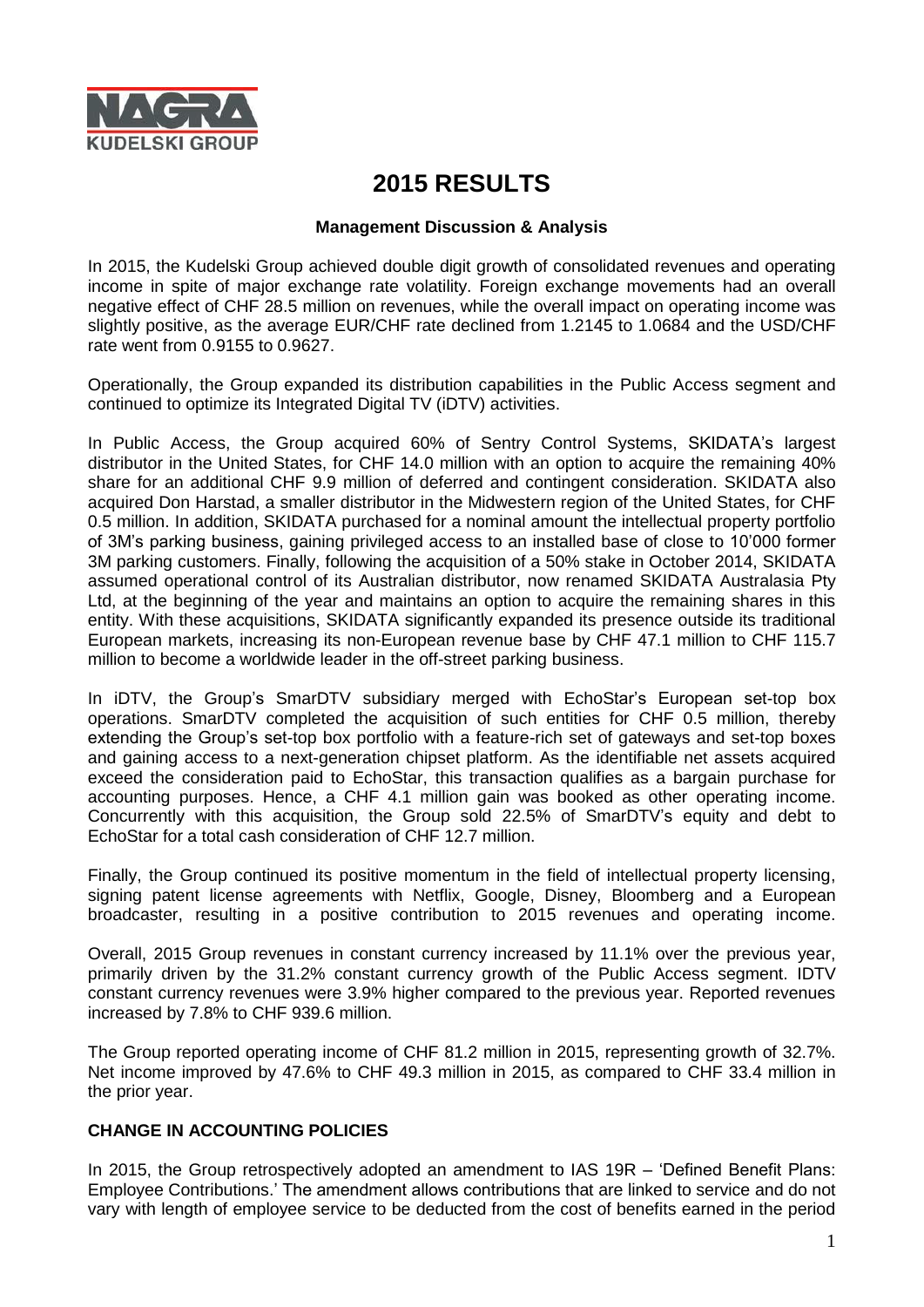in which the service is provided (e.g. contributions dependent on the employee's age or contributions representing a fixed percentage of the employee's salary). The Group elected to apply this amendment as it improves the accuracy of estimated pension commitments. As a result, 2015 employee benefits liabilities decreased by CHF 17.6 million, while deferred tax assets decreased by CHF 3.9 million. The impact on the consolidated income statement is minor.

The accounting treatment of foreign exchange differences was revised to consider all exchange differences in connection with subsequent measurements and settlements of debtors and suppliers as part of finance income/expense. In the past, the Group recognized exchange differences related to debtors and suppliers as part of revenue and cost of material, licenses and services. As a result of this change, revenues increased by CHF 1.9 million in 2015, while cost of material decreased by CHF 1.4 million. Reported operating income is therefore CHF 3.3 million higher, while other finance income decreased by the same amount.

Note 37 of the financial report provides further details on the impact of these changes in accounting policies.

#### **GROUP REVENUES AND PROFITABILITY**

Total revenues and other operating income in 2015 increased by CHF 64.1 million to CHF 950.8 million. Revenues grew by CHF 68.2 million, while other operating income declined by CHF 4.1 million, due on the one hand to the CHF 4.1 million gain from the acquisition of EchoStar's European set-top box operations and on the other hand to a decrease of CHF 5.0 million in government grants (mainly French "Crédit d'Impôt Recherche").

"Margin after cost of material" (a pro-forma, non-IFRS item) increased by CHF 15.4 million to CHF 664.1 million. Relative to total revenues, margin after cost of material decreased from 73.2% to 69.8%, reverting close to the level seen in 2013. The main driver of this margin reduction relates to a shift of the revenue mix from relatively higher margin iDTV revenues to Public Access revenues. Public Access accounted for 29.3% of total revenues and other operating income in 2015 compared to 26.1% in 2014.

Personnel expenses increased by CHF 12.4 million to CHF 393.0 million, as the Group consolidated the additional operating expenses of its newly acquired subsidiaries. Total Group headcount at year end was 3'459 full time equivalents compared to 3'034 at the end of 2014. SKIDATA was the primary driver of this headcount increase, accounting for most of the additional 155 employees in the United States (mainly from the Sentry acquisition) and the additional 61 employees from SKIDATA Australasia. The integration into SmarDTV of the newly acquired operations from EchoStar was the main driver of the Group's headcount expansion in the United Kingdom by 108. In Switzerland, the Group marginally decreased overall headcount by 8 employees. Finally, the Group continued to expand its Indian operations, adding another 82 employees in 2015.

Compared to 2014, the Group reduced other external operating expenses in 2015 by CHF 15.2 million to CHF 148.6 million. Development and engineering expenses were CHF 4.3 million lower, with currency effects as the key driver of this cost reduction. In 2015, the Group released net provisions of CHF 4.0 million compared to the additional net provisions of CHF 9.3 million in 2014, as collection of outstanding receivables in the iDTV segment exceeded expectations.

The Group's operating income before depreciation and amortization was CHF 122.6 million in 2015, a CHF 18.2 million increase from the previous year. At CHF 41.3 million, depreciation, amortization and impairment were CHF 1.9 million lower than in 2014, reflecting the reduced levels of capital expenditures over the last four years and in spite of the additional amortization costs related to the acquisitions made by the Group in 2015 as well as the 2014 acquisition of Conax.

Overall, the Group generated operating income of CHF 81.2 million in 2015, representing a 32.7% improvement compared to 2014.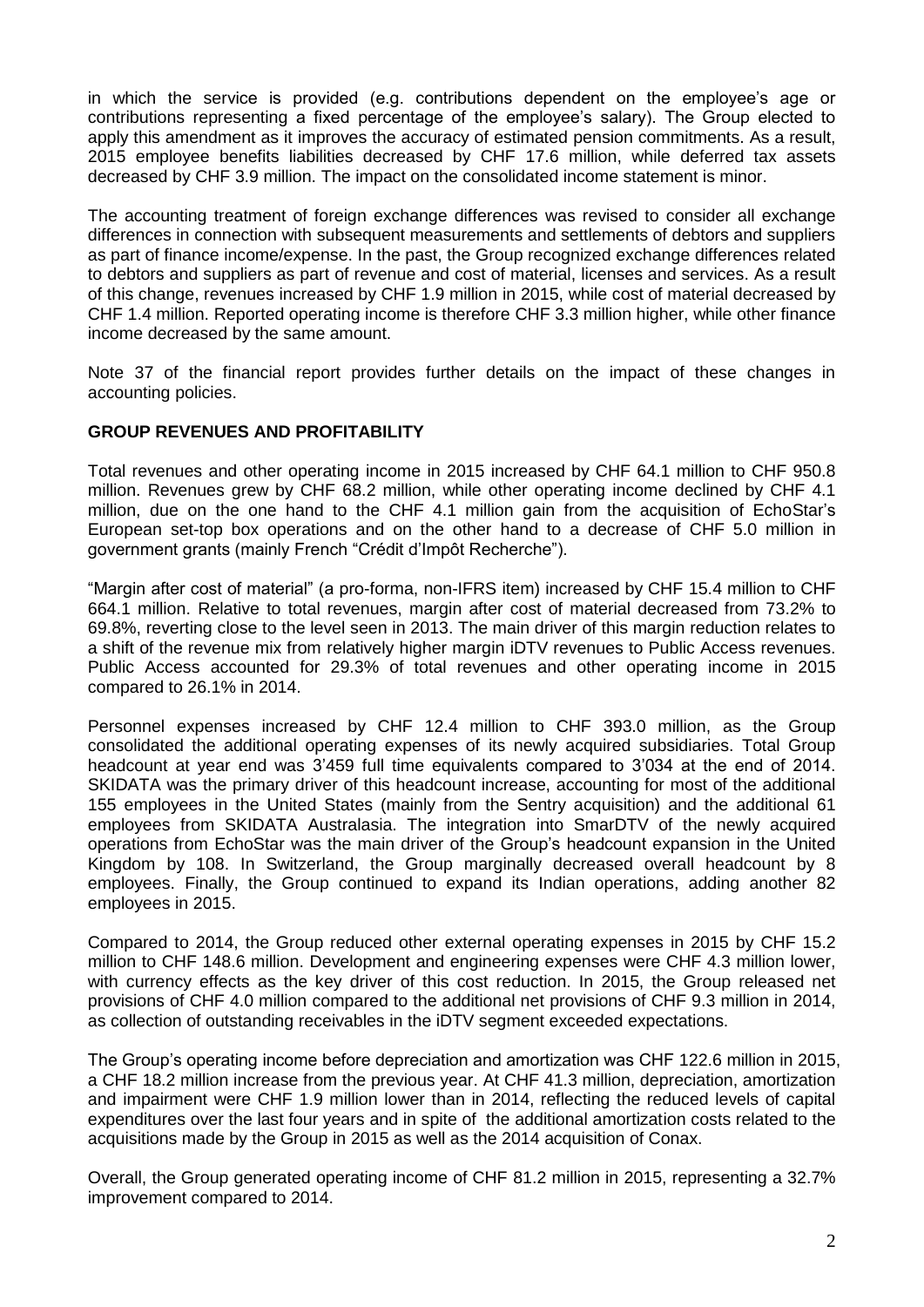At CHF 14.5 million, interest expense increased by CHF 3.1 million over the previous year, as the Group fully amortized transaction costs related to the syndicated credit facility entered in connection with the Conax acquisition, which was fully repaid in the first half. The Group posted CHF 9.3 million of net finance expenses, primarily due to the negative foreign exchange effects from the declining EUR/CHF rates. Income tax expense decreased by CHF 3.3 million to CHF 9.8 million. Overall, the Group improved net income by CHF 15.9 million to CHF 49.3 million.

#### **INTEGRATED DIGITAL TV**

Reported iDTV revenues increased by 3.2% to CHF 661.1 million, representing constant currency growth of 3.9%.

The Group's European iDTV business posted constant currency growth of 13.1%. In Italy, strong adoption of SmarDTV's new WiFi CAM resulted in solid year-on-year growth. In Spain, the Group benefitted from Telefonica's migration of its multiscreen users onto the MediaLive-powered "Yomvi by Movistar+" platform. Through the addition of Conax, the Group also gained an important presence in the Scandinavian region and further expanded its Eastern European footprint.

Constant currency revenues in the Americas region declined by 6.8% compared to the previous year. Resilient business from North American digital TV customers as well as the revenue contributions from the patent license agreements with Netflix, Google, Disney and Bloomberg supported the region's results. Brazil slowed down in the second half, while other South American markets, including in particular Peru, experienced positive momentum.

The Asia/Pacific and Africa region posted constant currency growth of 9.2%. Digitization of the Indian cable market renewed its momentum in the second half of 2015. In addition to the three major national MSOs (multiple-system operators) already deploying Nagra technology, five new regional Indian MSOs have selected the Group's solutions. In China and Taiwan, Beijing Cable, Shandong Cable, Guangdong Cable, TBC and KBRO are the primary drivers of the Group's growth in these markets, due to the digitization of their networks and the deployment of OpenTV5 and MediaLive.

Overall, operating income from the iDTV segment improved by 28.9%, reaching CHF 83.3 million in 2015. Resilient revenues and a double digit million reduction of operating expenses resulted in solid performance of the Group's core digital TV business. Five new patent license agreements also contributed to segment profitability and reflect the continued momentum of the Group's intellectual property licensing activities with key industry players. The iDTV segment also benefitted from the consolidation of Conax for the full year, compared to consolidation of only three quarters of results in the previous year. Conax's business was highly resilient in 2015 with new contract wins in Asia and Africa. While on the right track to expand for the future, the cybersecurity business is still in an early stage of development, generating low revenues and an operating loss in 2015.

#### **PUBLIC ACCESS**

Following a strong first half of 2015, SKIDATA's growth further accelerated in the second half, resulting in year-on-year constant currency revenue growth of 31.2%. Reported revenues increased by 20.6% to CHF 278.5 million. The full consolidation of newly acquired Sentry and SKIDATA Australasia, together with the entry into new markets such as Latvia, Botswana, Guatemala, Panama and Paraguay, set the foundation for the continued growth of the SKIDATA's business.

SKIDATA's European business developed favorably in the second half of 2015. Year-on-year constant currency growth in revenues for the European region was at 12.1%. Among the positive highlights, the Austrian, German and UK markets posted solid revenue growth.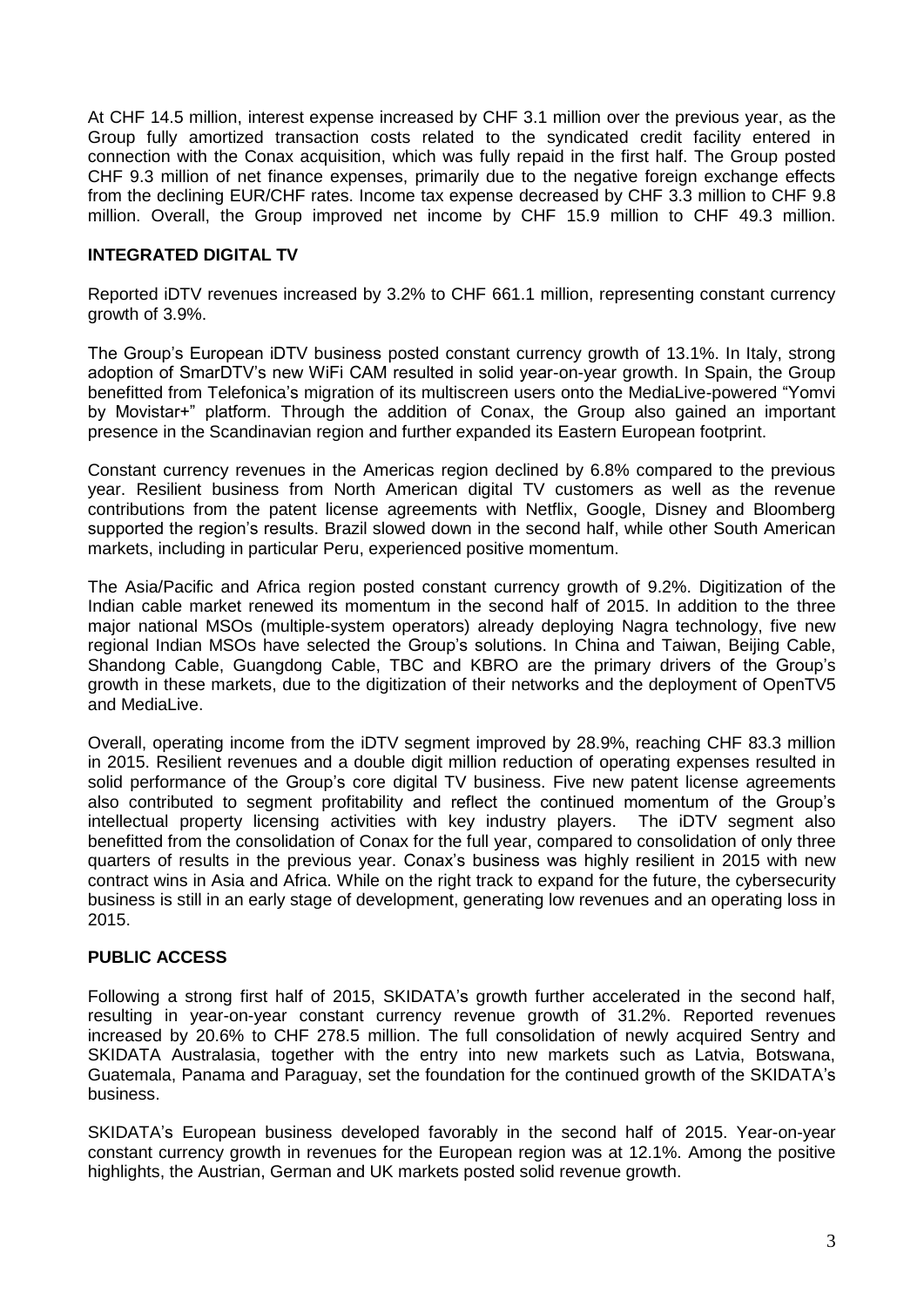In the Americas, constant currency revenues increased by 99.1% in 2015. Reported revenues for the region were at CHF 66.1 million compared to CHF 32.3 million in 2014. The first time consolidation of the newly acquired Sentry business was the main factor underlying the high growth rate of this region. With the integration of Sentry, SKIDATA has considerably strengthened its service organization in the parking segment for the US market, establishing a solid foundation to further grow top line results from this region.

Constant currency revenues for Asia/Pacific and Africa grew by 55.9%. Reported revenues for the region were at CHF 49.6 million compared to CHF 36.3 million in 2014. This growth reflects the consolidation of SKIDATA Australasia, the newly acquired parking subsidiary. As a result of this acquisition, Australia is now the second largest market for SKIDATA after the United States.

Following a weak first half, Public Access operating income recovered in the second half of 2015, reaching CHF 15.7 million for the full year, an increase of 4.4% from the previous year.

### **BALANCE SHEET AND CASH FLOW**

Total non-current assets decreased by CHF 18.5 million to CHF 599.3 million at the end of 2015, with tangible fixed assets increasing by CHF 6.0 million and intangible fixed assets decreasing by CHF 19.4 million. The first time consolidation of the Group's newly acquired entities added CHF 30.5 million to tangible and intangible assets, including CHF 18.4 million of goodwill, while foreign exchange effects resulted in a CHF 35.2 million decrease. The CHF 8.1 million reduction of financial assets and other non-current assets was primarily driven by a reduction of long-term deferred contract costs. The Group's continuing tight control over capital expenditures was a further driver of the reduction of non-current assets.

Total current assets increased by CHF 60.1 million to CHF 490.2 million in 2015. The CHF 1.0 million increase of inventory reflects a CHF 6.7 million increase at SKIDATA and lower inventory levels at Nagravision and SmarDTV. Trade accounts receivable increased by CHF 37.0 million to CHF 257.0 million, as the Group generated significant revenues during the last quarter of 2015. SKIDATA, in particular, ended the year with total net receivables that was CHF 31.9 million higher than at the end of 2014, as seasonality effects were even more pronounced in 2015 than in previous years. Other current assets decreased by CHF 22.7 million, mainly reflecting a CHF 15.1 million reduction in amounts due from government grant programs. The Group managed to reduce this item, as it collected outstanding government grants and only recognized net new grants of CHF 3.4 million, compared to CHF 8.7 million in the previous year. At the end of 2015, cash and cash equivalents amounted to CHF 136.8 million, a CHF 44.5 million increase from the end of 2014.

Total equity declined by CHF 6.4 million, as the Group generated CHF 49.3 million of net income, distributed a dividend of CHF 16.2 million and booked a negative CHF 34.0 million currency translation adjustment and a positive CHF 9.2 million effect from the SmarDTV and the SKIDATA Australasia transactions.

Total non-current liabilities decreased by CHF 21.0 million, while total current liabilities increased by CHF 69.1 million. These changes mainly reflect the CHF 55.6 million decrease of long-term financial debt and CHF 47.7 million increase of short-term financial debt. On May 12, 2015, the Group issued a new CHF 200 million bond with a 1.875% interest rate and maturity of 7 years and 3 months. With the proceeds of this bond, the Group fully repaid the remaining CHF 165 million credit facility obtained in 2014 to finance the acquisition of Conax. Following the repurchasing of CHF 7.0 million in 2015, the outstanding CHF 102.8 million of the CHF 110 million bond due in December 2016 was reclassified from long-term to short-term financial debt.

Employee benefits liabilities increased by CHF 18.9 million to CHF 77.8 million, of which CHF 10.1 million were due to changes in financial assumptions (discount rate). Other long-term liabilities and derivative financial instruments increased by CHF 17.7 million to CHF 21.0 million. With its acquisition of 22.5% of SmarDTV's equity, EchoStar also acquired the same percentage of the